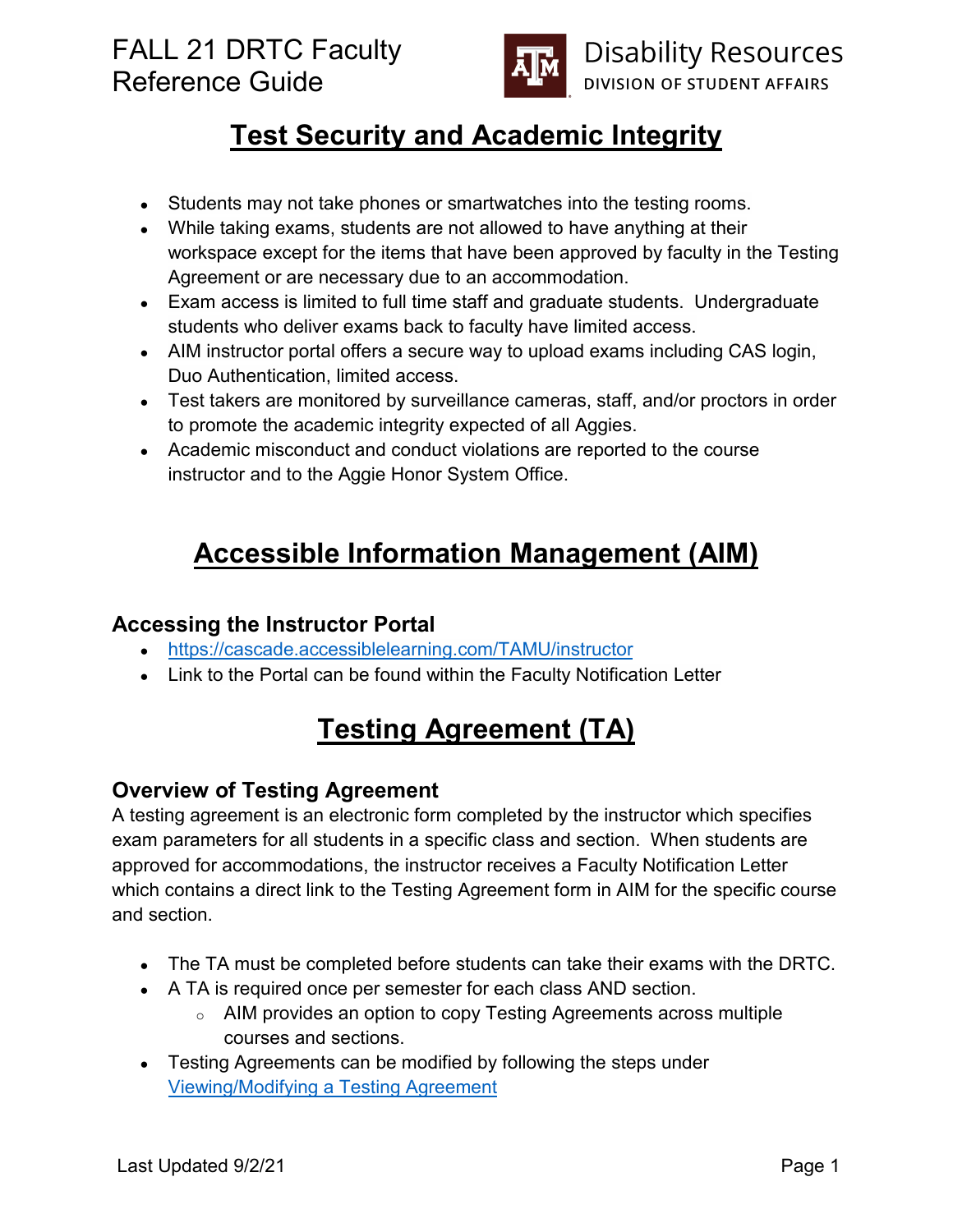

#### **When to Fill Out the Testing Agreement**

- Instructors that plan to use the Testing Center to administer exams with accommodations must complete the Testing Agreement as soon as possible.
- Instructors that plan to have students with accommodations utilize the DRTC, must skip the question proctoring your own exams and leave as "Select One".
- If an instructor needs to make changes, please contact DRTC staff at [testadmin@tamu.edu](mailto:testadmin@tamu.edu) to reset the form.

#### **What if the Instructor is Proctoring their Own Exams or No Proctors are Needed?**

- Proctoring your own exams is the most equitable way to provide accommodations.
- Instructors that plan to proctor their exams do not complete the Testing Agreement
- Indicating that an exam does not require a proctor or the instructor will proctor their own exams:
	- o Under the Views and Tools menu, select Accessible Testing
	- $\circ$  The second option will say PROCTORING YOUR OWN EXAM (in all caps), pull down the menu next to your class and select I Will Proctor My Own Exams
	- o Confirm

# **Exam Submission and Return**

#### **Submitting Exams to the DRTC**

Exams and exam materials (such as specific exam instructions and/or passwords for online exams) should be provided to the DRTC **in advance as follows**:

- Upload a copy to the secure AIM Instructor Portal.
	- $\circ$  This is the preferred method as AIM securely stores all exam-related information.
	- o See Uploading [an Exam to AIM](#page-3-0) for step-by-step instructions.
- Email a copy to [TestAdmin@disability.tamu.edu](mailto:TestAdmin@disability.tamu.edu) email address
- Faculty or their representative (i.e. Teaching Assistant) may drop-off their exam and exam materials at the DRTC
- Faculty may contact the DRTC to schedule a pick up (See Student Courier [Service](#page-2-1) for details)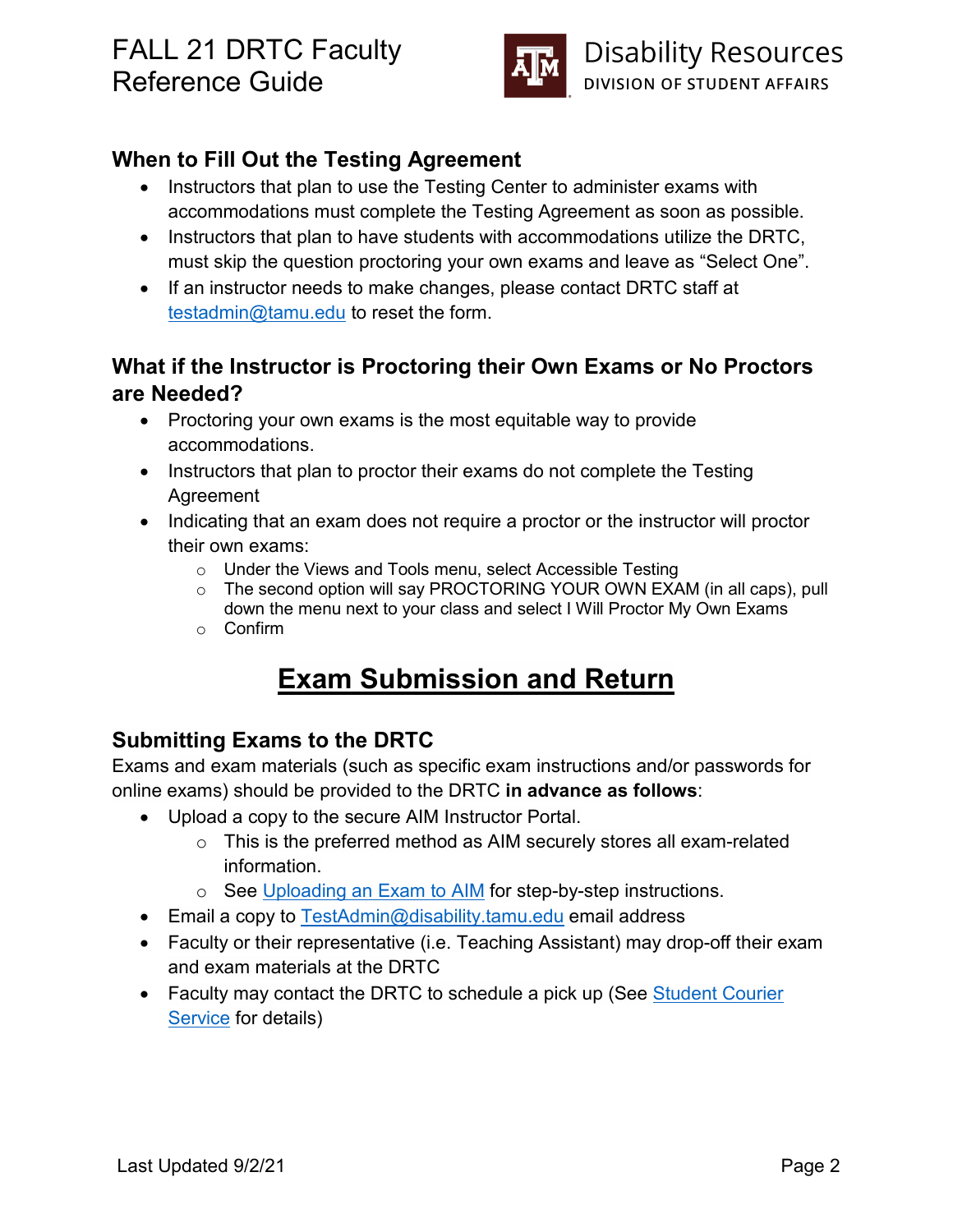

#### **Completed Exams Returned from the DRTC**

Faculty will have the following options for receiving complete exams. Exams will be returned by the following business day.

- Download a scanned copy from the secure AIM Instructor Portal (preferred). o See [Retrieving a Completed](#page-3-1) Exam from AIM for step-by-step instructions.
- Email of a PDF of the completed exam from the [TestAdmin@disability.tamu.edu](mailto:TestAdmin@disability.tamu.edu) email address
- Faculty or their representative (i.e. Teaching Assistant) may pick-up their exam and exam materials directly from the DRTC
- Returned via the DRTC's courier service
	- o See [Student Courier Service](#page-2-1) for details

#### <span id="page-2-1"></span>**Student Courier Service**

- Couriers will be available to do a scheduled pick up and drop off.
- To ensure the exam arrives on time, please have all exams at the designated location the business day before the exam
- If the instructor misses the scheduled pick up, please make other arrangements to ensure the exam arrives on time (upload it to AIM Portal, or deliver the exam to the Testing Center).

# **Step-by-Step Processes in AIM (Faculty)**

#### **Accessing and Completing the Testing Agreement**

- 1. In AIM, click "Accessible Testing" on the left hand side of the page under "Views and Tools"
- 2. Under "Specify Testing Agreement With Disability Resources" select the class from the drop down menu and click "Continue to Specify Testing Agreement with Disability Resources"

#### <span id="page-2-0"></span>**Viewing/Modifying a Testing Agreement**

- 1. Log in using the Instructor Portal
- 2. Click the "Accessible Testing" link on the left side of the page under "Views and Tools"
- 3. Under "List Testing Agreement with Disability Resources" there are two drop down lists.
- 4. Use the top drop-down list to one to select a course with the Testing Agreement to be viewed or modified.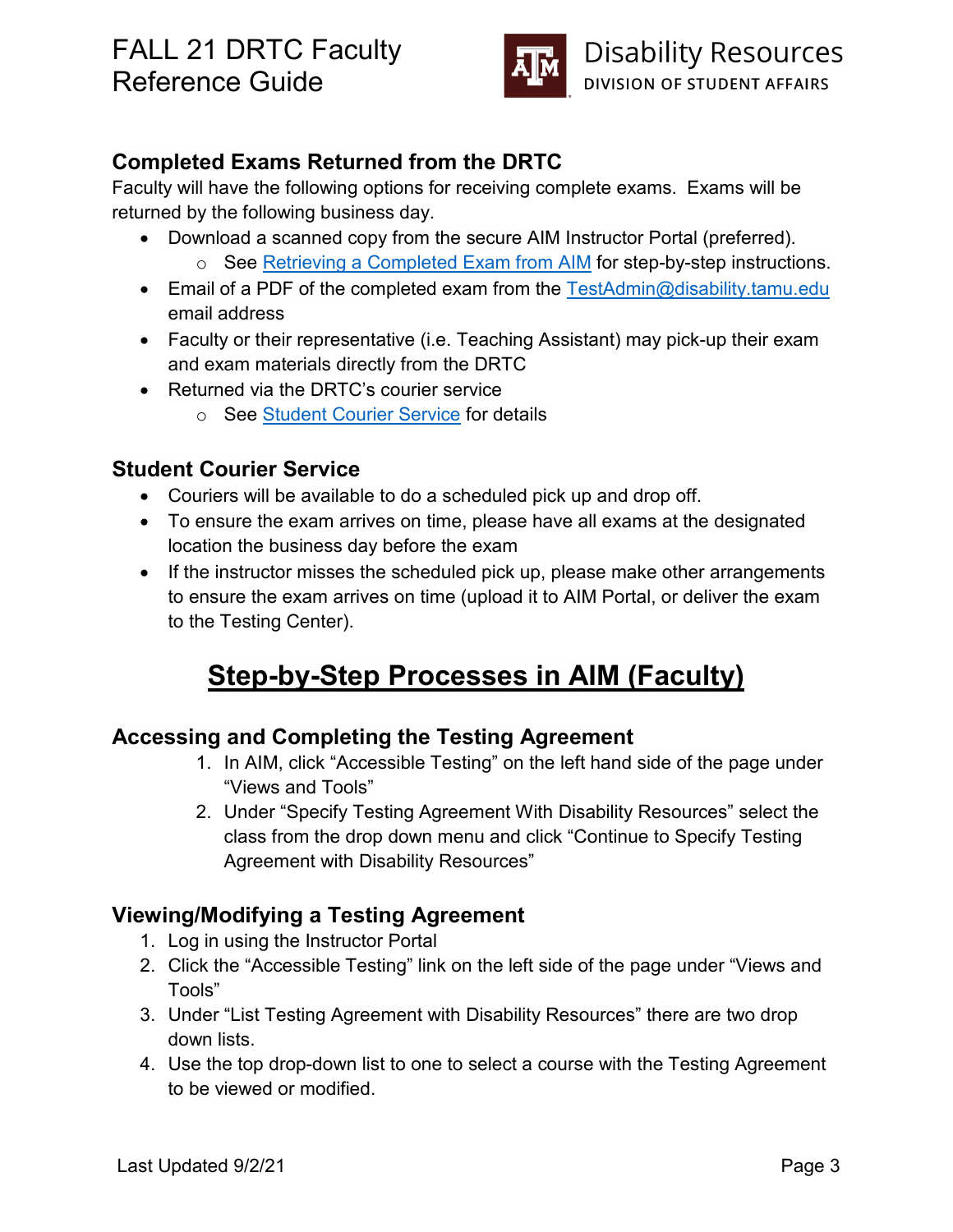

- 5. Click "View".
- 6. Completed any changes that need to be made and click "Update Testing Agreement with Disability Resources" at the bottom of the page.

#### **Copying a Testing Agreement to Other Sections/Courses**

- 1. Log in using the Instructor Portal
- 2. Click the "Accessible Testing" link on the left side of the page under "Views and Tools"
- 3. Under "List Testing Agreement with Disability Resources" there are two drop down lists.
- 4. Use the top drop-down list to one to select a course with the Testing Agreement to be copied.
- 5. Use the top drop-down list to one to select the course and section to receive the duplicated Testing Agreement.
	- a. Courses and sections will only show up in this drop-down if there is not already a testing agreement on file for the specific course and section AND a student has requested accommodations for this course and section.
	- b. If students have not yet requested accommodations for a course and section, it will not appear in the drop-down list.
- 6. Click Copy.

#### <span id="page-3-0"></span>**Uploading an Exam to AIM**

- 1. Navigate to "List Exam Requests" by clicking on "Accessible Testing" and then "List Exam Requests". Note: A student may be on the list multiple times for each exam request they have made.
- 2. Select from the drop down list "Upload File to Exam(s)" exam.
- 3. Click the checkbox next to the exam you are uploading a file for.
- 4. Click "confirm your selections".
- 5. This will take you to the upload page. Click choose file, then Browse for the file you wish to upload. Optionally, you can add an Exam file note. Please make sure that the file size is no bigger than 1MB.
- 6. Select Upload Exam.

#### <span id="page-3-1"></span>**Retrieving a Completed Exam from AIM**

- 1. Navigate to Accessible Testing, this will automatically bring you to "List Exams"
- 2. At the bottom of the page, uploaded exam files will be listed.
- 3. To see completed exam files that have been uploaded to AIM, click "Show All Completed Exam files.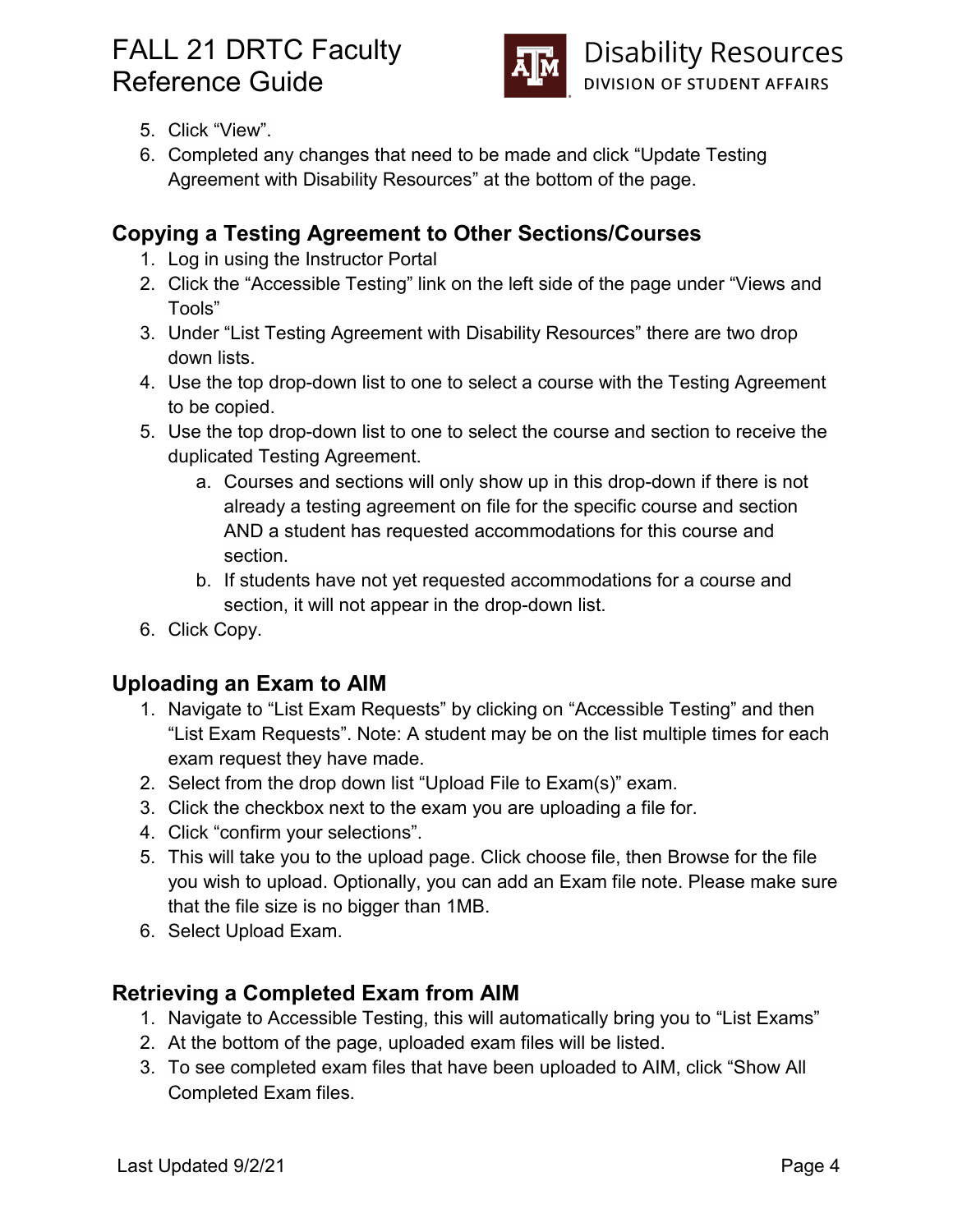

**Disability Resources** DIVISION OF STUDENT AFFAIRS

- 4. Alternatively, you can navigate to "Competed Exam Files" by clicking the link at the top right of the page.
- 5. Navigate to the exam file you wish to view and click "View".
- 6. You will receive a security access code in your email.
- 7. Enter the security code in the field provided.
- 8. You may then download your exam file.

#### **Download a List of Students with Accommodations**

- 1. Log in to the Instructor portal. This will take you to the overview menu.
- 2. On the bottom lower half of the page there will be white box that says "Export Search Result To CSV (Comma-Separated Values) File".
- 3. Click the drop down list to select how you want your list to be sorted.
- 4. Click the box "Accommodation Requests".
- 5. Your file will be automatically downloaded.

#### **Scheduling Deadlines**

• The Testing Center requires advance notice to schedule exams and make changes to the exam schedule. Please provide your test dates in advance so that students can meet the scheduling deadlines.

#### **Addressing Exam Schedule Concerns**

- If an instructor has a concern or question about a student's Exam Schedule Form (such as a time discrepancy), they should reach out to the student to discuss their concerns. There is also a process for disputing exams in AIM.
	- 1. In AIM, click "Accessible Testing" on the left side of the screen under "Views and Tools".
	- 2. Click "List Exams" on the right hand side of the screen.
	- 3. Go to the exam in the list you wish to dispute and click on "View Detail".
	- 4. There is a section on this page labeled "Disputing Exam". Select your reason from the drop down list and add any additional context in "Additional Note".